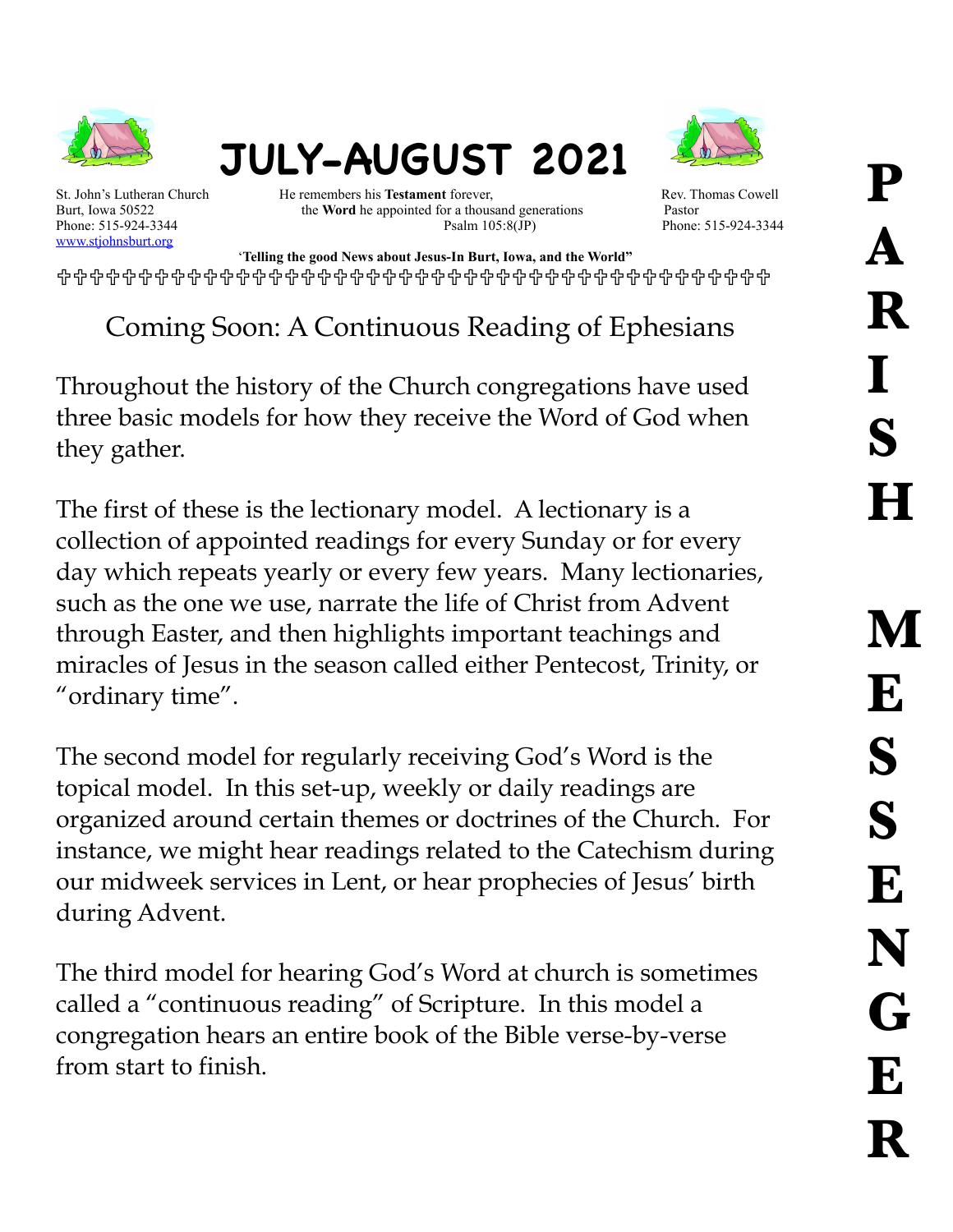From July 11 through August 29 we have the opportunity, with some slight modifications to our lectionary readings, to experience a continuous reading of St. Paul's Epistle to the Ephesians. I will also be preaching on Ephesians for this two month period. This continuous reading of Ephesians will give us the opportunity on Sunday mornings to, hopefully, be able to understand with greater clarity the setting in which this letter was written and the fullness of Paul's train of thought. Having a better grasp of the content of Ephesians will give a greater sting to the law and a greater sweetness to the gospel than we might otherwise receive from a small, disconnected group of verses.

Now that you know what is coming on Sunday mornings for July and August, you will also be able to open up Ephesians at home and reflect on what you just heard at church as well as prepare to hear the next section on Sunday. Any Bible will be great for this, but I would also recommend reading along in a Lutheran Study Bible for added help with any of the context or concepts which are unfamiliar to you. If you do not own a Lutheran Study Bible, you are welcome to borrow one from St. John's!

God bless you as you receive God's Word of Paul's Epistle to the Ephesians this Summer.

Pastor Thomas Cowell Season of Pentecost, Anno Domini 2021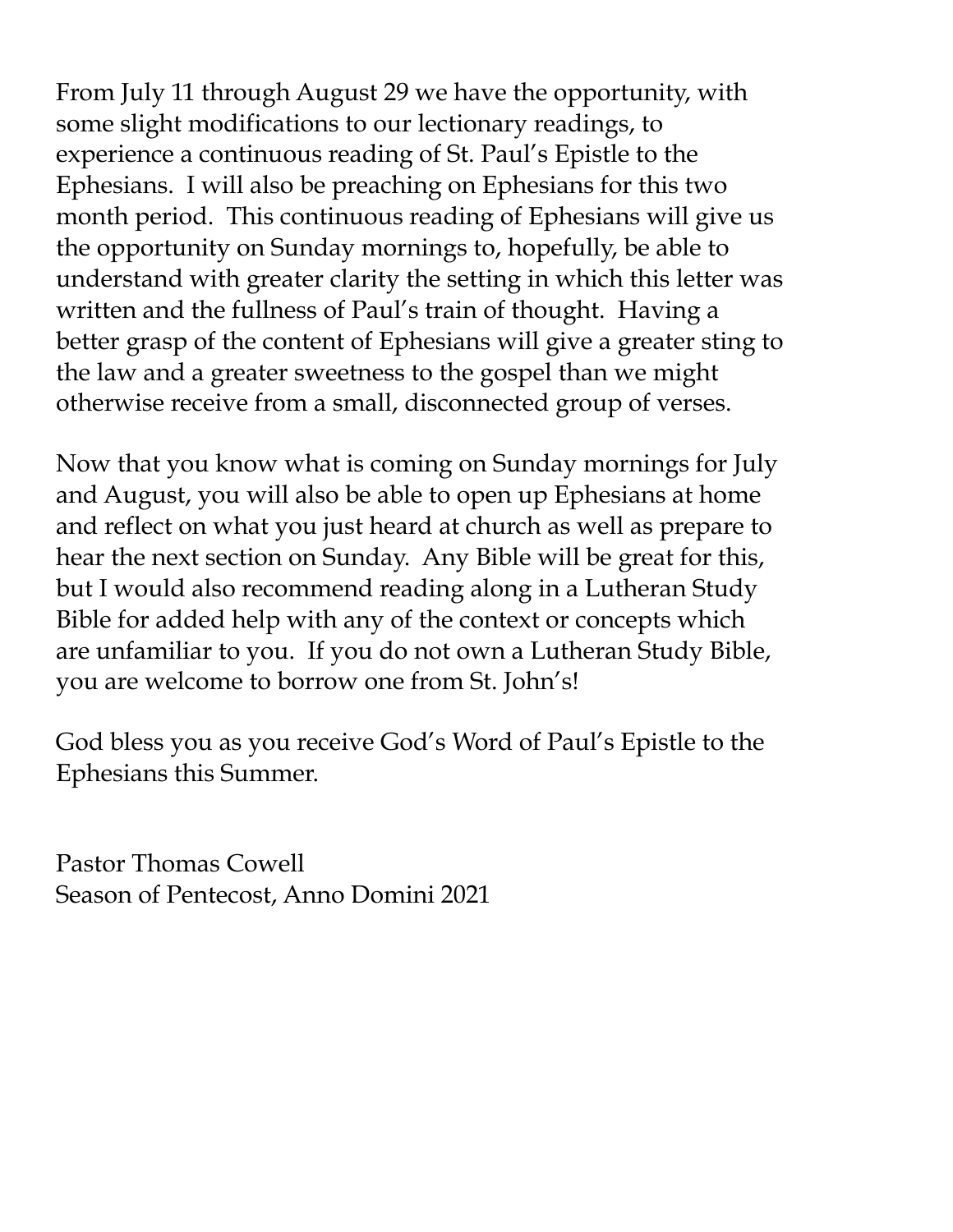

## **JULY BIRTHDAYS**

- 1 David Haase
- 2- Bailey Marlow
- 3 Kali Karels
- 6 John Cherland
- 6 Joel Smith
- 6 Debra Steven
- 8 Bruce Heetland
- 9 Caradene Parsons
- 11 Jordan Blocker
- 12 Patricia Lavrenz
- 12 Craig Steven
- 13 Breckin Borchardt
- 13 Del Reutzel
- 15 Pat Eimers
- 20 Barb Meyer
- 20 Halie Reimers
- 22 Marcia Hanna
- 22 Kenna Rae Hatten
- 22 Jeff Schutjer
- 24 Alex Feuring
- 24 Wilma Smith
- 29 Joseph Heyes
- 31 Janice Schaeller



**Special Seniors Caradene Parsons – July 9 Pat Eimers – July 15 Barb Meyer - July 20 Wilma Smith - July 24 Janice Schaeller - July 31 Mary Schmidt - August 14 Vernal Koestler - August 25 Red Madsen - August 25 Doris Nutt Giford - August 28 Peggy Schadendorf - August - 30**

## **AUGUST BIRTHDAYS**

- 1 Wade Briggs
- 4 Esther Lavrenz
- 5 Penny Cowell
- 8 Joseph Culbertson
- 13 Chris Heyes
- 14 Stan Eimers
- 14 Linda Huber
- 14 Linda Kerkove
- 14 Mary Schmidt
- 15 Mary Steven
- 19 Ben Borchardt
- 19 Pam Crosser
- 20 Denise Shipler
- 21 Randy Reimers
- 23 Micah Lavrenz
- 23 Vickie Madsen
- 25 Rachel Feuring
- 25 Vernal Koestler
- 25 Merlin Madsen
- 26 Sylvia Loken
- 26 Ryder Parsons
- 28 Connie Aaron
- 28 Doris Nutt Giford
- 29 Nick Symonds
- 30 Michelle Feuring
- 30 Peggy Schadendorf
- 31 Marvin Heidecker
- 31 Linda Peter